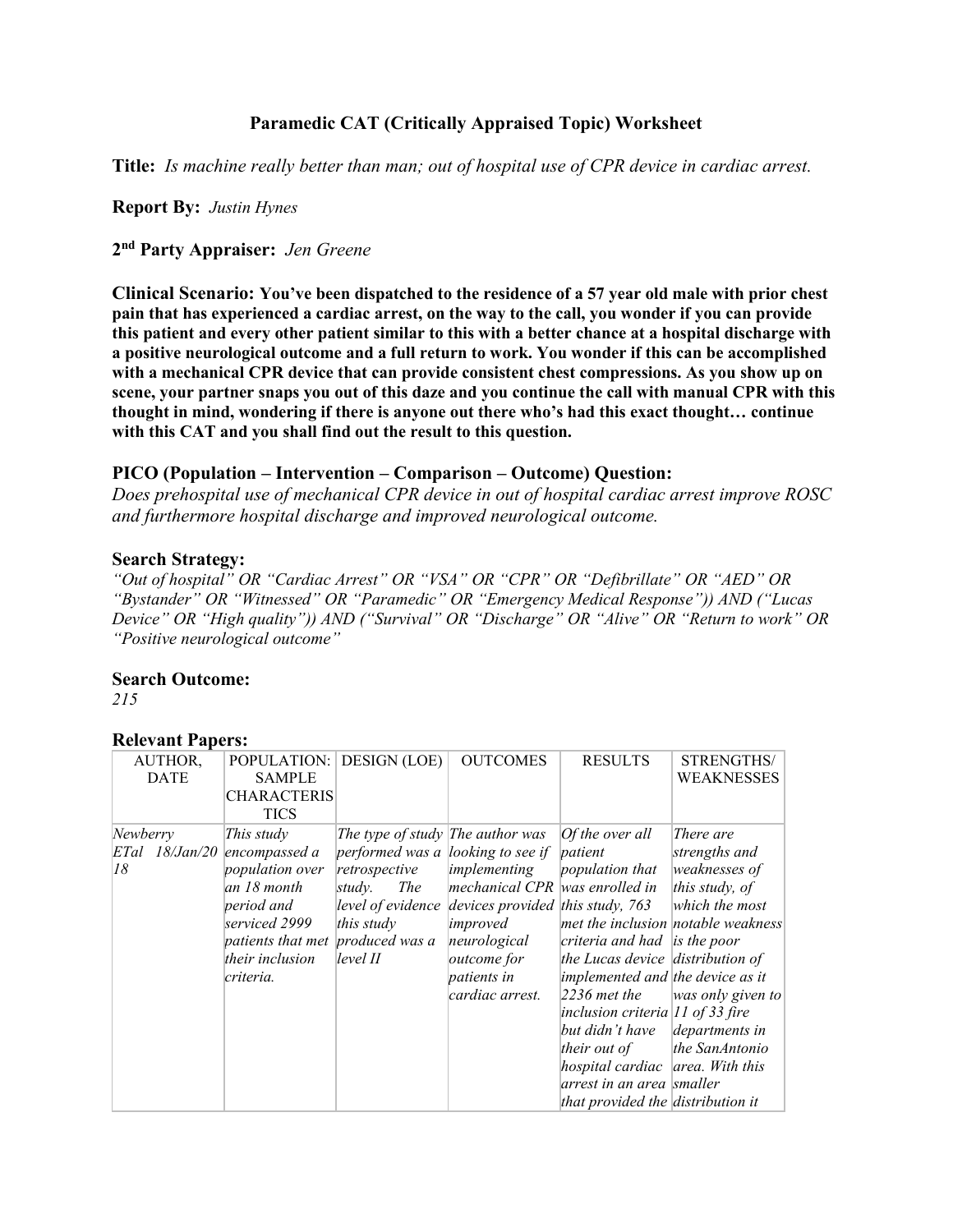|                                   |                                                                                                                                                                                                                      |                                                 |                                                                                                                                                                                          | Lucas device to<br>its service.<br>Survival to<br>discharge was<br>7% with the<br>Lucas device and There was also<br>9% without the<br>Lucas. 44% had<br>initial ROSC<br>with the Lucas<br>device and 46%<br>without the<br>Lucas.                                                                                                                                                        | meant that much<br>less than half of<br>patients could<br>have had the<br>device used.<br>no way to track<br>how long it took<br><i>practitioners to</i><br>place the device<br>which could have<br>been a factor.<br>Being that a<br>large group of<br>patients and the<br>trial happened<br>over 18 months<br>allowed for a<br>significant<br>amount of data to<br>be obtained. |
|-----------------------------------|----------------------------------------------------------------------------------------------------------------------------------------------------------------------------------------------------------------------|-------------------------------------------------|------------------------------------------------------------------------------------------------------------------------------------------------------------------------------------------|-------------------------------------------------------------------------------------------------------------------------------------------------------------------------------------------------------------------------------------------------------------------------------------------------------------------------------------------------------------------------------------------|-----------------------------------------------------------------------------------------------------------------------------------------------------------------------------------------------------------------------------------------------------------------------------------------------------------------------------------------------------------------------------------|
| Gonzales Et<br>al January<br>2018 | This study<br>observed an area is a retrospective looking for if<br>with a population study and had a<br>1.2 million<br>Of<br>people.<br>this population,<br>444 patients met<br>the in-depth<br>inclusion criteria. | The type of study The author was<br>of level II | mechanical CPR<br>of approximately level of evidence devices provided criteria, 227<br>better<br>neurological<br>outcome<br>compared to<br>manual CPR<br>with a 'pit-crew'<br>technique. | Of the 444<br>patients that met<br>the inclusion<br>patients received be the large and<br>mechanical CPR in-depth<br>of which 30<br>made it to<br>hospital<br>discharge and 25<br>had positive<br>neurological<br>outcome. 217<br>received manual<br>CPR and 13 of<br>these patients<br>made it to<br>hospital<br>discharge with<br>11 having a<br>favourable<br>neurological<br>outcome. | For strengths and<br>weaknesses for<br>this study, I feel<br>a weakness could<br>inclusion criteria.<br>Even though this<br>provides for very<br>specific results, I<br>feel more<br>patients could<br>have been<br>included in the<br>study. A strength<br>would be the<br>large<br>population/area<br>in which the<br>study was able to<br>sample                               |
| 3 is best                         |                                                                                                                                                                                                                      |                                                 |                                                                                                                                                                                          |                                                                                                                                                                                                                                                                                                                                                                                           |                                                                                                                                                                                                                                                                                                                                                                                   |

# **Comments:** *See below.*

**Consider:** *With the overwhelming evidence against the use of the mechanical CPR devices, my*  initial interest in having them within my EMS system, I don't think I would implement the device, *as we as first responders seem to be well trained and highly skilled at the skill of CPR.*